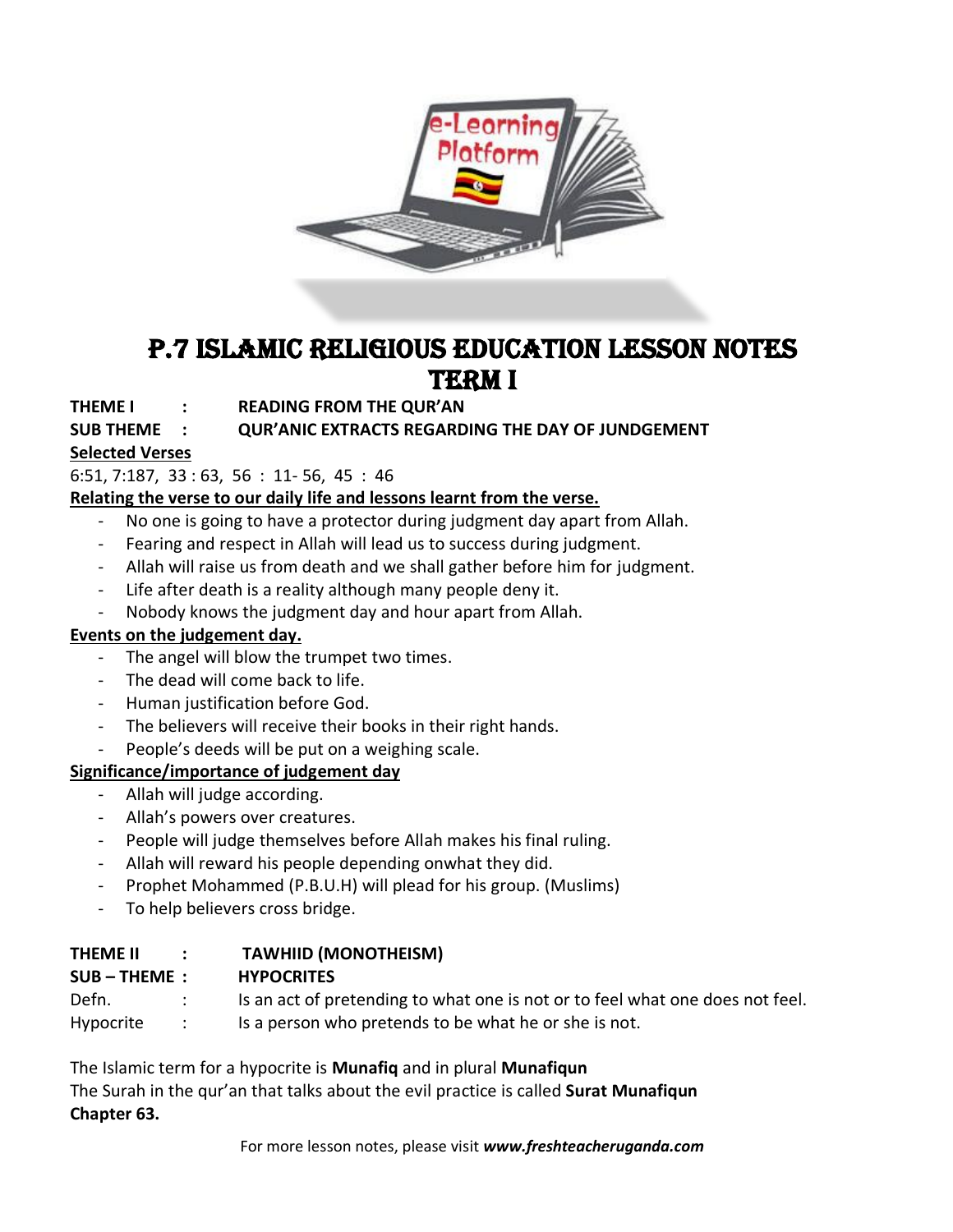#### **Characteristics of Munafiqun.**

- They pretend to be good whereas they are not.
- They are always yes men or yes women.
- They have a weak character. They cannot stand on their own.
- They are great liars.
- The always have a pleasant and excellent outlook by being smart.
- They never fulfill their promises.
- They normally think that otherpeople's complaints are directed at them.

#### **Characteristics of munafiqunas in Medina**

- Oppose leadings of Prophet Mohammed.
- Encourage Quraish to fight the Prophet.
- Ran away from battle field of Uhud.
- Announced the death of Prophet Mohammed when he was not.

#### **Dangers and threats of hypocrites.**

- They spoil Islam.
- They reveal our secrets to our enemies.
- They lead to destruction
- They cause enmity among people in the community.
- They can cause wars from one country to another.
- Can break people's marriages
- They are more dangerous than a non believer.
- It leads to hatred.

#### **Ways of avoiding hypocrites in society today.**

- We can avoid hypocrites by sticking to the word of Allah.
- By isolating from them after knowing them.
- By advising them to stop practicing it.
- By telling hypocrites the consequences of it.
- By not taking every one's advice or comments.
- Asking Allah to expose them to us.
- Praying for them in order to stop that bad practice.
- Guiding and counseling them.

#### **TYPES OF HYPOCRITES**

1. **Hypocrisy in belief**: This refers to pretence of a person to be a believer in Allah while he/she is not. **Its characteristics**:

- Feeling unhappy at the victory of Islam.
- Feeling happy when Islam is disgraced.
- Hating prophet Mohammed (P.B.U.H)
- Saying that the whole message of the prophet was mere lie.
- Saying that prophet Mohammed was not a time Prophet.

## 2. **Hypocrisy in actions and deeds:** This refers to people whose practices are made up of pretences of being good when they are the opposite.

They do the following:-

- Telling lie.
- Regular breaking of promises.
- Taking things which kept with him/her as a trust.
- Becoming treacherous whenever involved in an agreement.

#### **Relevance of the topic to daily life.**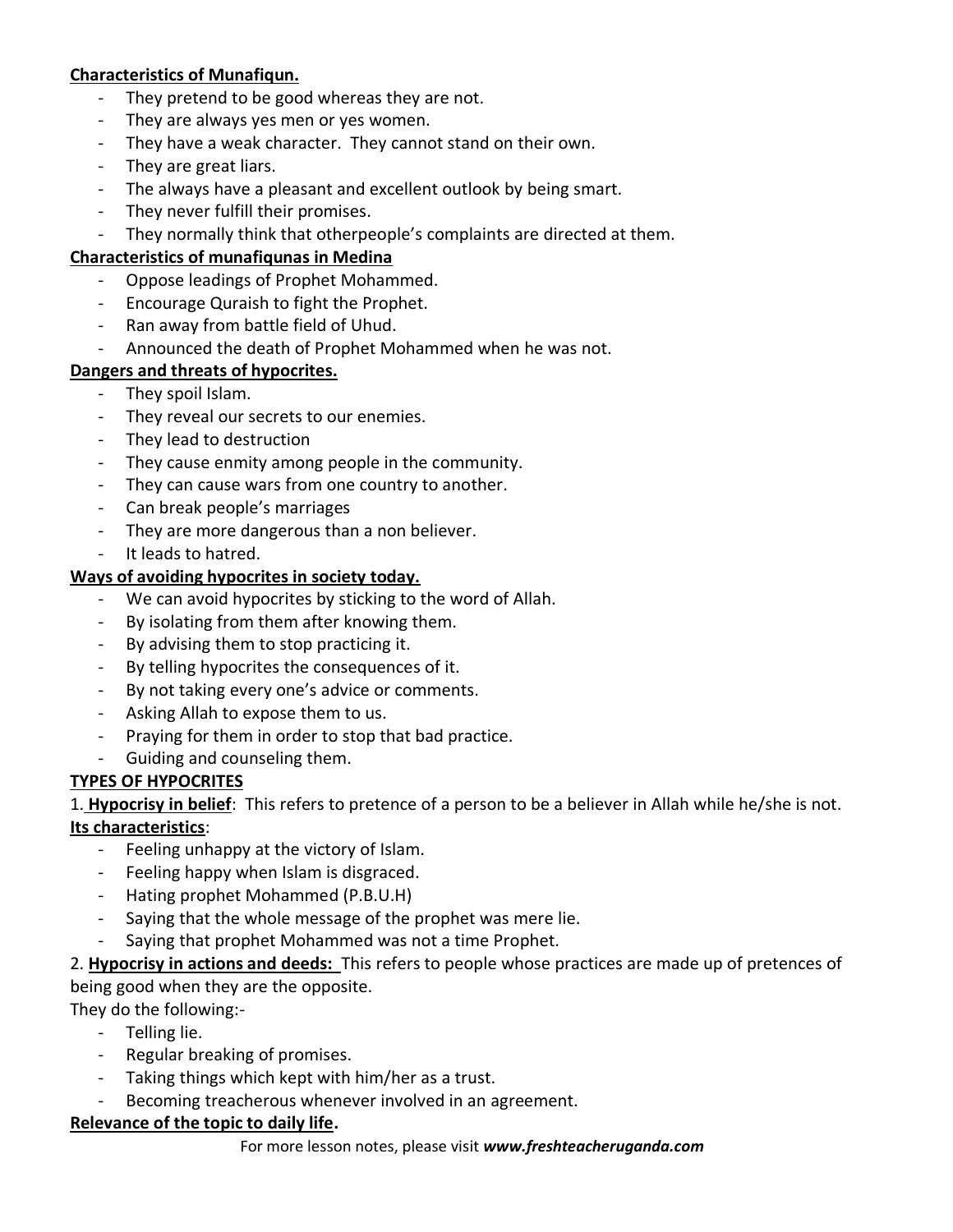- We should not practice hypocrisy because it is against the Islamic teachings.
- We should not associate with hypocrites after knowing them.
- Hypocrites will e throwing in hall after judgement day.
- Hypocrites are nice looking guys talking nicely in order to win your heart.
- Many people are enemies to each other because of hypocrites.
- Allah is against hypocrisy and hypocrites.
- We should be very careful to people talking to you against someone.
- Many people's marriages are broken for no good reason because of hypocrites.

## **THEME III : FIQH (PRACTICE)**

## **SUB THEME : RIGHTS OF HAJJ**

- Defn. : Hijj/Hajj/Hijjah:- A pilgrimage to Mecca.
- Hajat : A title given to a woman who has visited Mecca
- Hadith : Teachings of Prophet Mohammed
- Haji/ Al-haj : A man who has made pilgrimage to Mecca

## **Importance of Hajj**

- A pilgrimage gets a big reward from Allah because it is an act of worship.
- Hajj is a fulfillment of the fifth pillar of Islam.
- A person who performs Hajj with sincerity is forgiven his/her sins by Allah
- It brings Muslims together from various parts of the world and therefore it creates brotherhood amongst Muslims.
- It pleases Allah
- It strengthens one's faith.
- It is a good reminder of the judgement.

## **Relevance of hajj to daily life**

- It trains a person to persevere and work hard.
- It develops the heart of sacrificing.
- You get a title of Haji and Hajat.
- It creates friendship amongst people from different parts of the world.

## **Religious symbols in Mecca and Medina**

- Kaaba Care Thauri
- Mosque HAram Theory Nicola Mosque
- Quiblatayin Mosque Baque
- Quba Care hira

## **Ritnah of Hajj**

- Sacrificing animals
- Throwing stones

## **Terms connected to Hijj**

- 
- 1. Umra Optional pilgrimage to Mecca.<br>2. Sa'yi Running between Safa and Ma Running between Safa and Marwa
- 3. Tawaf Running around the Kaaba seven times.
- 4. Arafa A mountain where Pilgrims get the title of Haji and Hajat.
	- It is a mountain where Adam and Hawa met after searching for each other.
- 5. Mina It is a place where Pilgrims throw stones to the three pillars representing Satan
- 6. Jamarat- The three pillars representing Satan

## **Rites of Hajj**

- Getting niyya (intention)
- Dressing Hiraam

- Sharing hair
- Tawaf
- 
-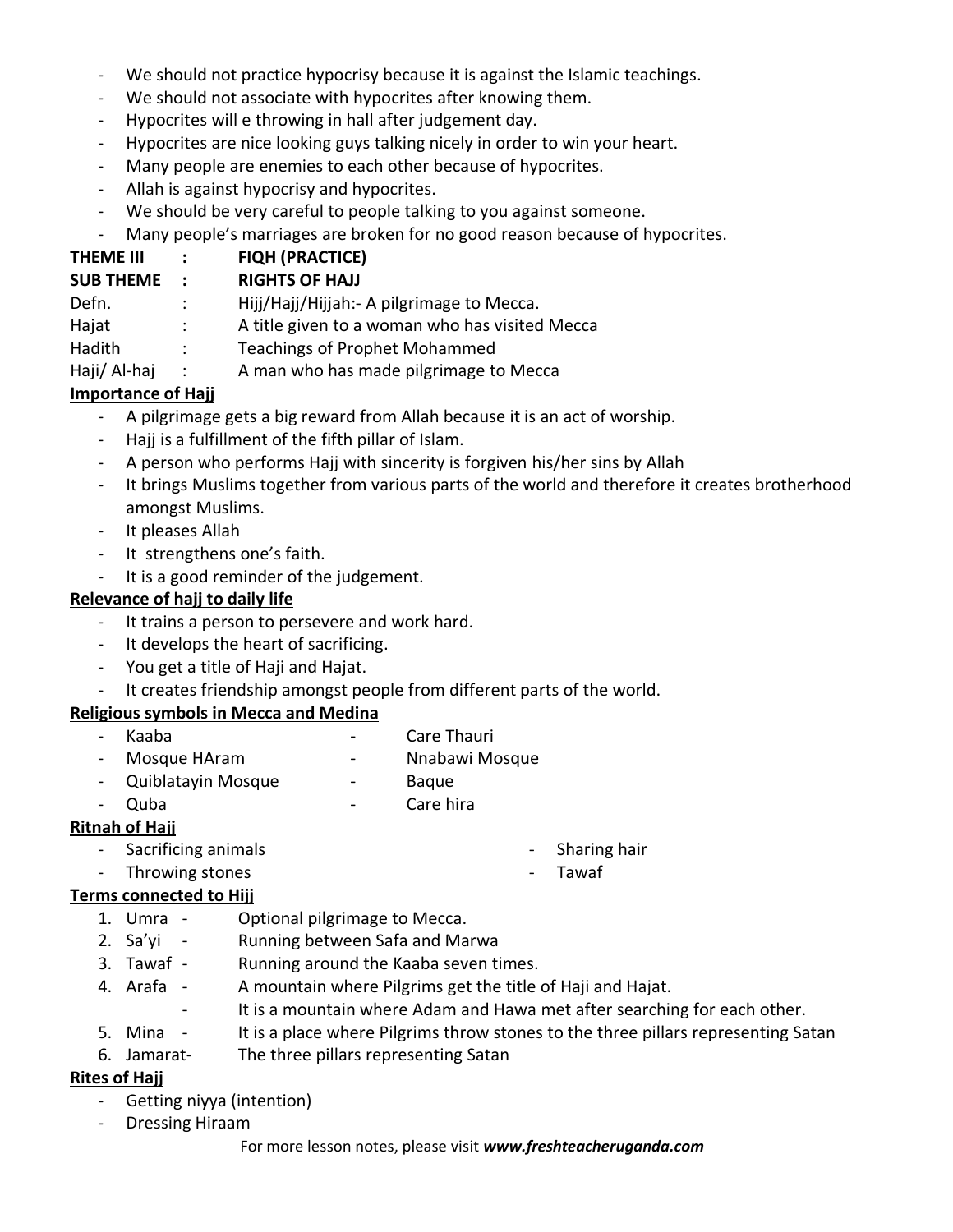- Tawaf

## **Pillars of Hajj**

- Niya (intention
- Going around the Kaaba
- Running between Safa and Marwa
- Attending Arafa
- Cutting of hair

## **Conditions before making Hajj**

- Have enough money for the journey.
- Leave enough money for family.
- The journey should be from known danger.
- Should be Muslim with a sound mind.
- Pay all debts.
- Pay for the journey without using dishonest ways.

## **THEME IV : HADITH (PROPHETIC TRADITIONS)**

## **SUB THEME : UPHOLDING GOOD HEALTH**

## **Content:**

Extract from the Qur'an (7 : 55, 24 : 2, 17 : 32)

## **Visiting the sick**

The prophet said: Procedure to follow

- i) You give a sick person Salaam
- ii) Respond to invitations
- iii) Encourage the sick not to think otherwise but to continue worshipping God.
- iv) It is Allah who makes one sick and He is the one who cures.

## **Problems of early sex and pregnancy**

- It leads to STDs and STIs.
- It leads to school dropouts.
- It leads to punishment.
- You can be forced to get married.
- Loss of dignity and respect.
- It leads to death during delivery.
- It causes disobedience to Allah's command.

## **Examples of STDs and STIs and their control**

- HIV / AIDS
- Syphillis
- Gonorrhoea
- Candida

#### **Moslems Medicine**

- ZamZam Cur'an Honey
	- HabbatSauda Dates

# **Religious implications in control of STDs.**

- Being faithful in relationships.
	- Preaching against adultery.
	- Abstinence from sex before marriage.

## **THEME V : HISTORY OF ISLAM**

## **SUB THEME : ASIAN MUSLIM COMMUNITIES IN UGANDA**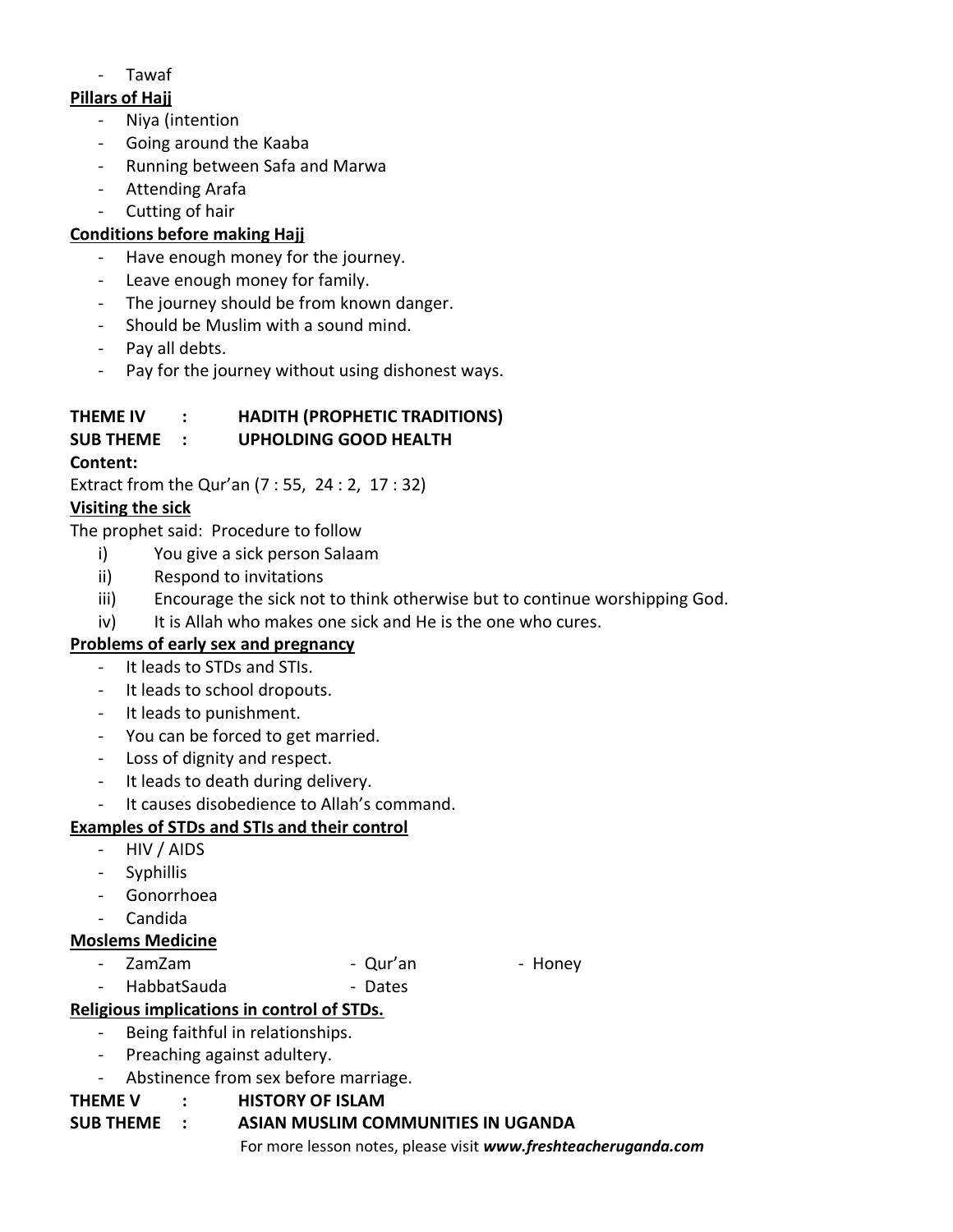#### **CONTENT:**

## 1. **Asian communities in Uganda**

The Ismailia Muslims Community.

They have a spiritual leader as Handir (See: MK IRE by NCDC Bk7 by Zakeand IsaKatamba)

## 2. **Ag'a Khan**

- Their headquarters are at Kibuli Mosque.
- Ag khan's grandfather is Sir Sultan Muhammad Ali sha Aga khana
- They have built schools in Ugnda e.g. Masaka S.S, Kibuli S.S
- They have built mosques in Uganda e.g. Kibuli mosque, Wangeya etc.
- They have provided scholarships to Ugandan students to Harvard University.

## 3. **Bohras**

**-** It is a shia group

## **X-tics of Bohras**

- They have three daily prayers i.e. Subhi, Magrib and Ishai.
- They have two Idd festivals.
- They fast the day of Idd-al-Ghadir (the day Ali was made a successor of Prophet Muhammad)

## **The Asian Communities**

- a) Punjabi
- b) The Baluchis
- c) The cutchhi Muslims
- d) The kokni Muslims
- e) IthnaAshris
- f) The Ahmadiyya

## **Contributions of Asian communities in Uganda.**

- They build mosques e.g Aga khan
- They set up business to provide jobs.
- They build schools e.gMasaka S.S.
- They participated in the building of the Uganda Railway.
- They increased the number of Muslims in Uganda.

## ISLAMIC Religious educationlesson notes **TERM II**

#### **THEME I : READING FROM THE QUR'AN**

## **SUB THEME : QURANIC EXTRACTS REGARDING HIJJ**

## **Forbidden Practices in Hijj**

- You are not supposed to hunt or kill animals.
- You should not cut grass.
- Covering the face is not accepted.
- Anointing of hair

## **Importance of Arafah Assembly**

- Pilgrims complete all the activities during hijj
- Pilgrims get titles of either Hajj or Hajjat.
- They learn patience.
- It enables Moslems to gather in aplace where Adam and Haawa were reunited after disobedience.
- Qur'anic Extracts regarding hijj (by Sheiks)

(2:196, 2:197, 2:198 – 199)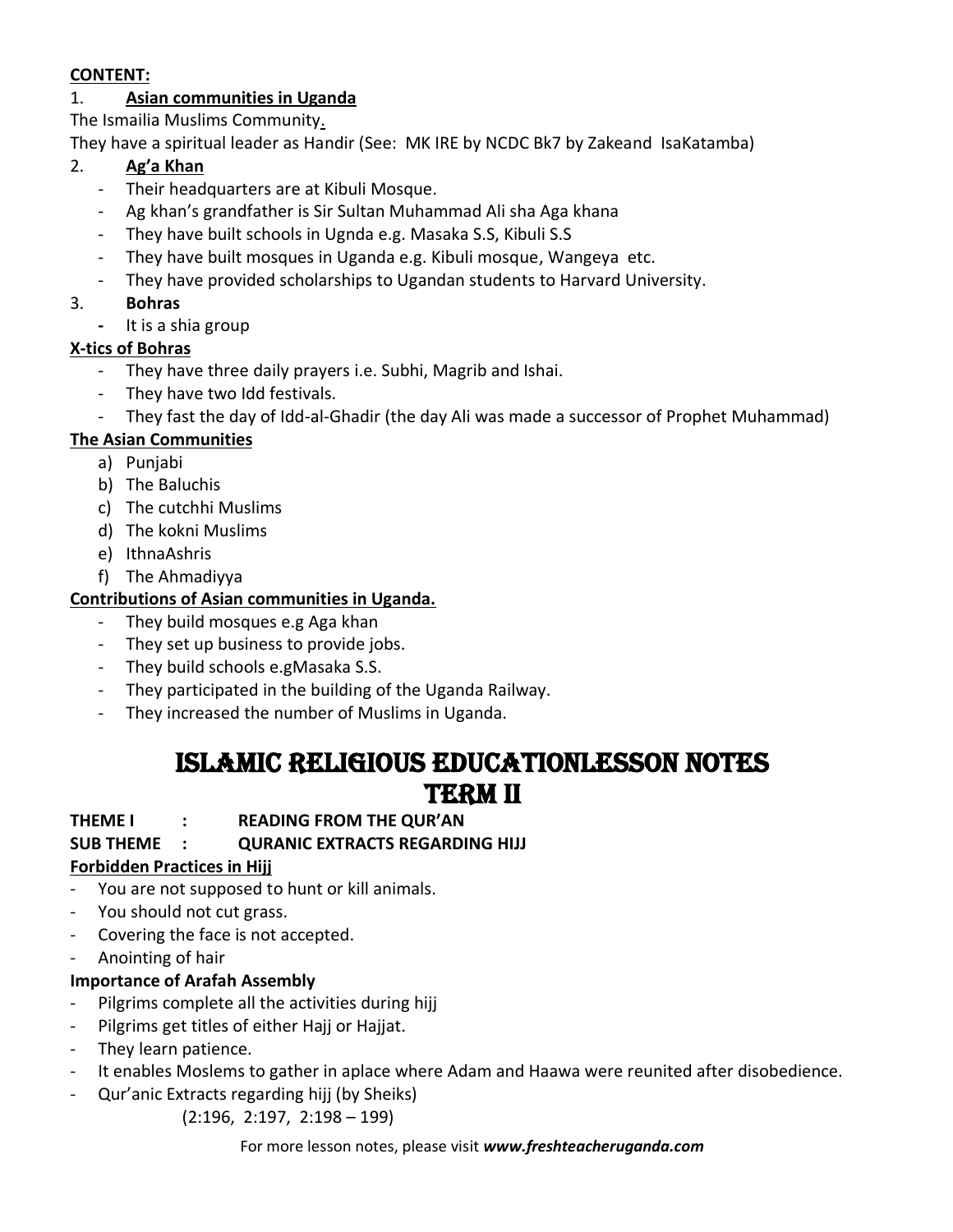Recite, interpret and relate the verses to our daily life.

of MK Bk 7 NCD pg. 75 – 82

## **THEME 2 : TAWHID (Monotheism)**

## **SUB THEME : ISLAM AND OTHER RELIGIONS**

## **Concept of God according to Islam**

- There is nothing worthy of worship but Allah
- SuratIkhlas chapter 112 says
	- o He is God the one and only
	- o God is eternal and absolute
	- o He was not born and nor did he produce
	- o There is no one like Him.

## **Similarities between Islam and other religions (Christianity, Judaisim, Bahai)**

- They all believe that the Supreme being God has attributes like omnipotent, omniscient, eternal, omnipresent)
- They believe in Prophet hood who brought messages from god.
- They believe that there is life here after.
- They believe that God's revelation are contained in holy books.

## - **Differences between Islam ad Christianity.**

- Islam believes in oneness of god but Christianity emphasizes Trinity.
- Islam considers Isa as a prophet but Christianity Jesus is the son of god.
- Christians hold general prayers on Sunday but Moslems on Friday.
- Holy books for Moslems pilgrimage to Jerusalem but Moslems go to Mecca.
- Moslems fast fro 30 days but Christians fast fro 40 days. **Similarities between Islam and Christianity**
- Both believe in the Supreme God.
- Both have holy books
- Both have holy places of worship
- Both believe in prophets and angels
- Both believe in the day of judgement.
- **Other world religions**
- Hinduism
- Bahai Faith
- Judaism
- African religion
- Buddhism
- Taoism

## **THEME 3 : HADITH (Prophetic Traditions)**

## **SUB THEME : IMPORTANCE OF HIJJ (For Sheiks to handle)**

- A valid Hajj is rewarded by paradise
- A person who makes Hijj and does not indulge in obscene acts is forgiven her sins and becomes innocent like a baby.
- To be interpreted and explained by Sheiks
- State application of the above Hadith in our daily lives.
- Read Surat Al-Hajj from the Qur'an

#### **THEME 4 : FIQH (Practice)**

For more lesson notes, please visit *www.freshteacheruganda.com* **SUB THEME : Hijj and Umra**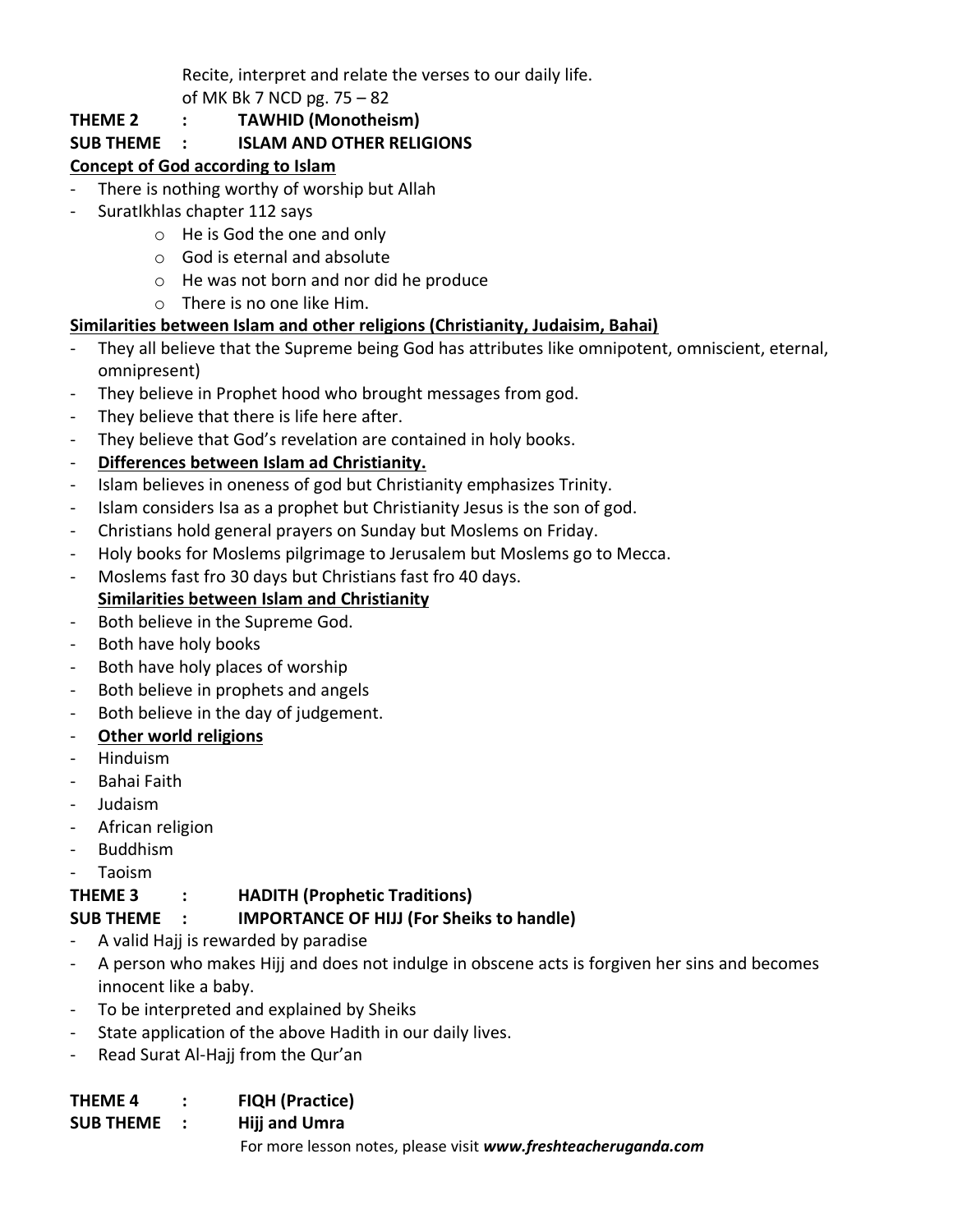## **Difference between Hijj and Umra**

- Hijj is compulsory while Umra is Sunnah act.
- It is a fifth pillar of Islam but Umra isn't a pillar of Islam.
- It is performed during dhul-hijj unlike Umra.
- Pilgrims visit Arafat during Hijj unlike Umra.
- One gets a title of Hajj or Hajat but with Umra no title gained.
- Animals are sacrificed during hijj unlike during Umra.

## **Similarities between Hijj and Umra**

- Both acts are forms of worship
- Both are performed in Mecca.
- Both involve washing and dressing of Ihiram.
- Both visits involve running between sofa and marwa.
- Both involve running around the Kaaba.

## **Types of Hijj**

## **Ifrad**:

Pilgrimage where Pilgrims rites of Hijj only. Here sacrificing is not allowed.

## **Qiran:**

Pilgrims perform rites of both Hijj and Umra at the same time. Afterwards they offer sacrifices.

## **Tamattu**:

- Here Pilgrims perform rites of Umra first andlater those of Hijj fasting is done at the end of the two. How Hijj and Umra are combined: (Reference to resource person e.g. Sheiks).

## **THEME 5 : HISTORY OF ISLAM**

## **SUB THEME : IMPORTANT MUSLIM PERSONALITIES IN UGANDA**

## **Prince BadruKakungulu**

- He was a son of NuhuMbogo who was a brother to KabakaMuteesa I
- Studied from Kubuli and later King's College buddo
- He spread Islam in and outside Buganda.
- He secured many scholarships to Sheiks and ullhs abroad.
- He provided to build a mosque at Kibuli, a hospital and an Islamic school.
- He started some Muslim organizations like UMEA
- He encouraged the teaching of Arabic in Ugnda to make Quran reading easy.

## **Sheik ZaidiMugenyiAsooka**

- He was a son AsumanGunsiiriza of Butambala.
- He was knowledgeable in Islam
- He translated the Quran into Luganda
- He formed the BukotoNAteete an African Muslim Community
- He built 40 mosques throughout the country.
- He built schools to promote Islamic e.g. Kitagobwa in Butambala.

#### **Prince NuhuMbogo**

- He was son of KabakaSuuna II and brother to Muteesa I.
- He led religious wars in Buganda to Kijungute.
- HE united Moslems and advocated for their rights.
- He encouraged Moslems exiles back to Buganda after religious wars.
- He donated land where mosques and schools were built.

#### **Others include:**

- Sheik AnnasKinyiri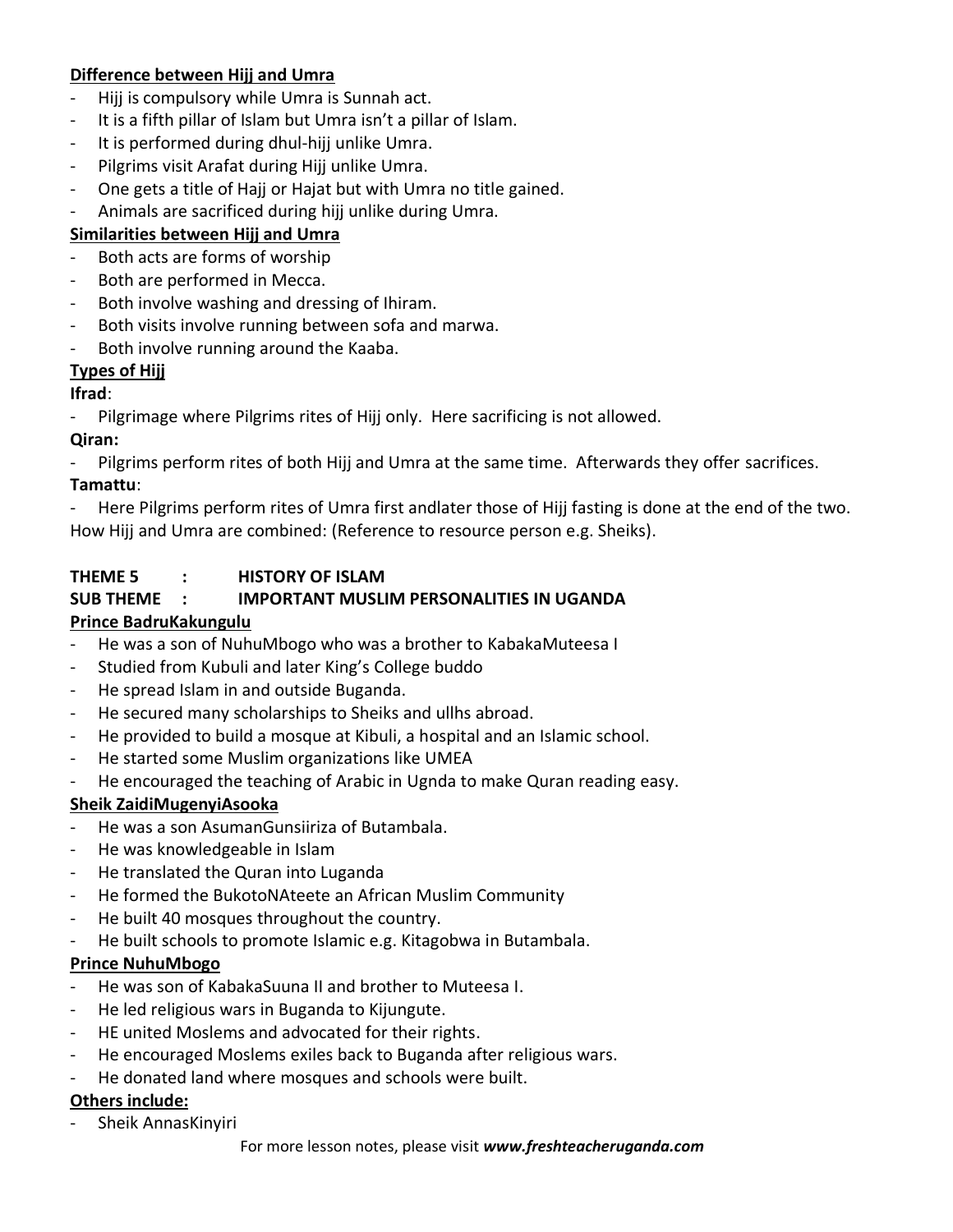- JumaMenhyaMunvulo
- TaibMagatto
- Sheik Ssekimwanyi.

# Term III

## **THEME 1 : READING FROM THE QUR'AN**

#### **SUB THEME : QURANIC TEACHING ON WOMEN**

- The  $4<sup>th</sup>$  chapter of the Qur'an is called SuratNisae with 176 verses is abut women Nisae means Women.
- It shows the value of women as members of the society.

(To Sheiks – Qur'an extracts verse 4:34, verse 4:19, 4:127, 4:4, 65:1) and state their relevance.

## **Status ad rights of women in Islam**

- A woman in Islam is highly valued and respected.
- Women are the mother of the world.
- Women are supposed to be provided for their needs by husbands.
- A woman has a right to accept or refuse a man to marry.
- A woman has a right to express her feelings in a home.
- Women do inherit property (Mirath) like men.
- **Status and rights of women according to Allah.**
- Marriage in Islam is formalized by an agreement called Nikah.
- A bride is free to ask for Mahr (Dawry) from the groom.
- A woman is allowed to divorce (Huluu) her husband with genuine reasons. **Conditions under which Huluu (Divorce) is done by a woman**
- If a man is important
- If a man becomes mad
- If a man mistreats the wife.
- If a man is imprisoned for life.

N.B: Idda means waiting period (3 months) after divorce.

## **THEME 2 : TAWHID (MONOTHEOSM)**

## **SUB THEME : OBEDIENCE AND SOCIAL SECURITY**

Obedience is the act of complying the law or authority. Or act of complying with God's orders or commandments.

## **Whom to obey**

- God
- Parents
- Religious /political leaders (those in authority)
- **Elders**

#### **Obedience to Allah**

- He must be obeyed because it's the mainreason for man's creation.
- An obedient person is rewarded by Allah after death.
- He is given divine guidance, protection and mercy.

## **Signs of obedience to Allah**

- Practicing teaching of the holy Quran.
- Practicing the Hadiths
- Practicing the pillars of Islam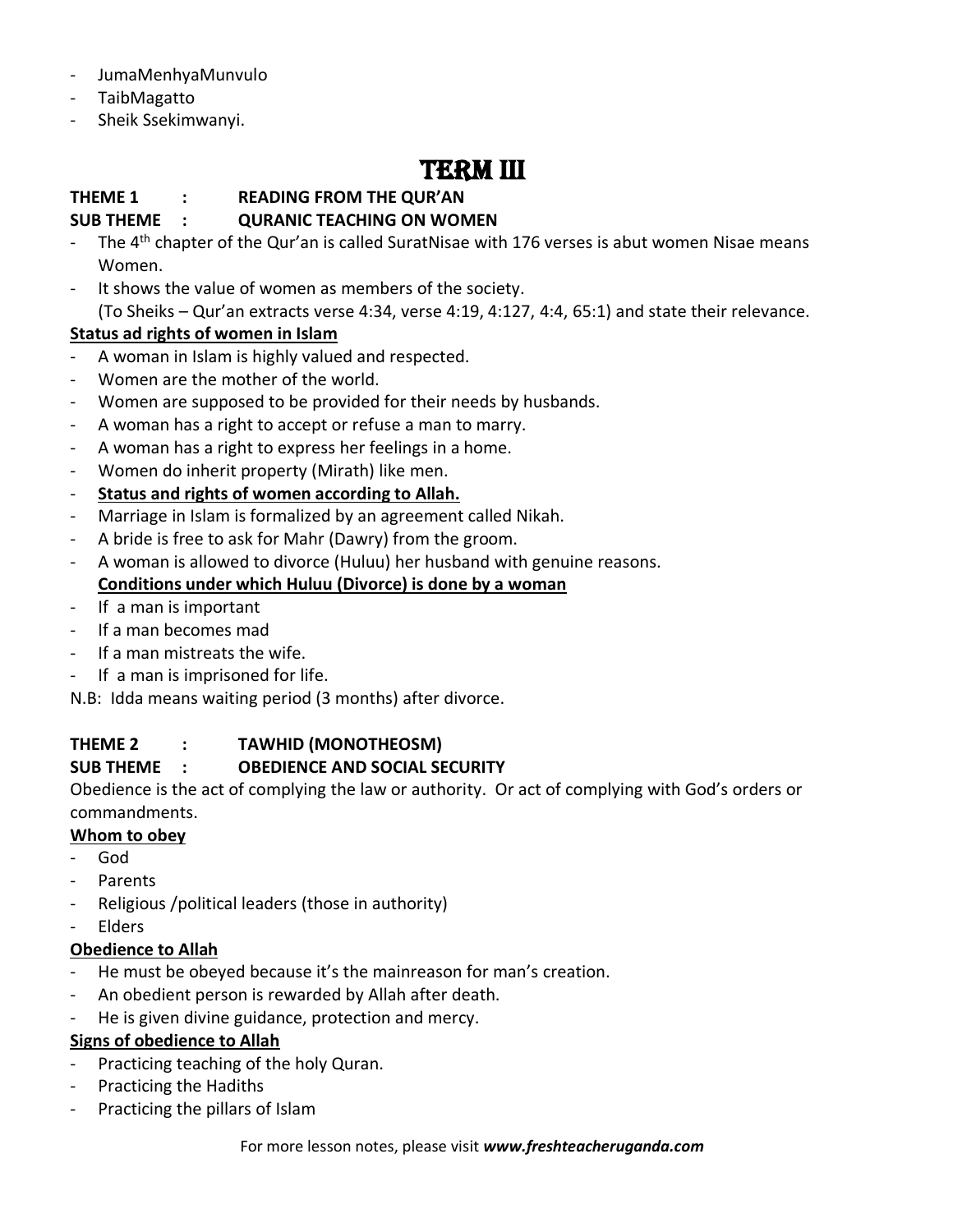- Refraining from ding evil acts.
- Encouraging others to do good things.

## **Signs of disobedience to Allah**

- Getting involved in evil acts e.g. adultery, murder
- Worshiping other gods.
- Failure to observe the pillars.
- Failure to respect parents.

## **Obedience to parents**

- A person who respects his parents will enter Janah (paradise)
- Parents should be treated with mercy, kindness and love.

## **Signs of obedience to parents**

- Showing them love and gratitude.
- Respecting them.
- Helping them with basic needs.
- Visiting them regularly.

## **Signs of defiance to parents**

- Abusing them
- Back biting
- Undermining them
- Talking to them rudely

## **Signs of obedience to authority (Quran 4:59)**

- We are expected to obey leaders because all authority is from Allah.

## **Qualities of a good leader.**

- He/She should be God fearing
- He/She should be humble.
- He/She should be honest.
- He/She should be exemplary.
- He/She should be kind.
- He / She should be trustworthy.

## **Ways of obeying those in authority.**

- Abide by their rules and regulations.
- Give them due respect.
- Advising them when they go wrong.
- Paying religious tax (Zakat)
- Do not spoil their public image. **How obedience promotes security in home and society**
- T reduces crimes
- It promotes friends hip and harmony
- It limits dictatorship

## **Consequences of disobedience**

- It leads to death (Hell)
- It spoils good relationship between people and God.
- A child can be punished.
- It leads to domestic violence
- It leads to mob justice.
- People can hate you.
- It can lead a person into prison.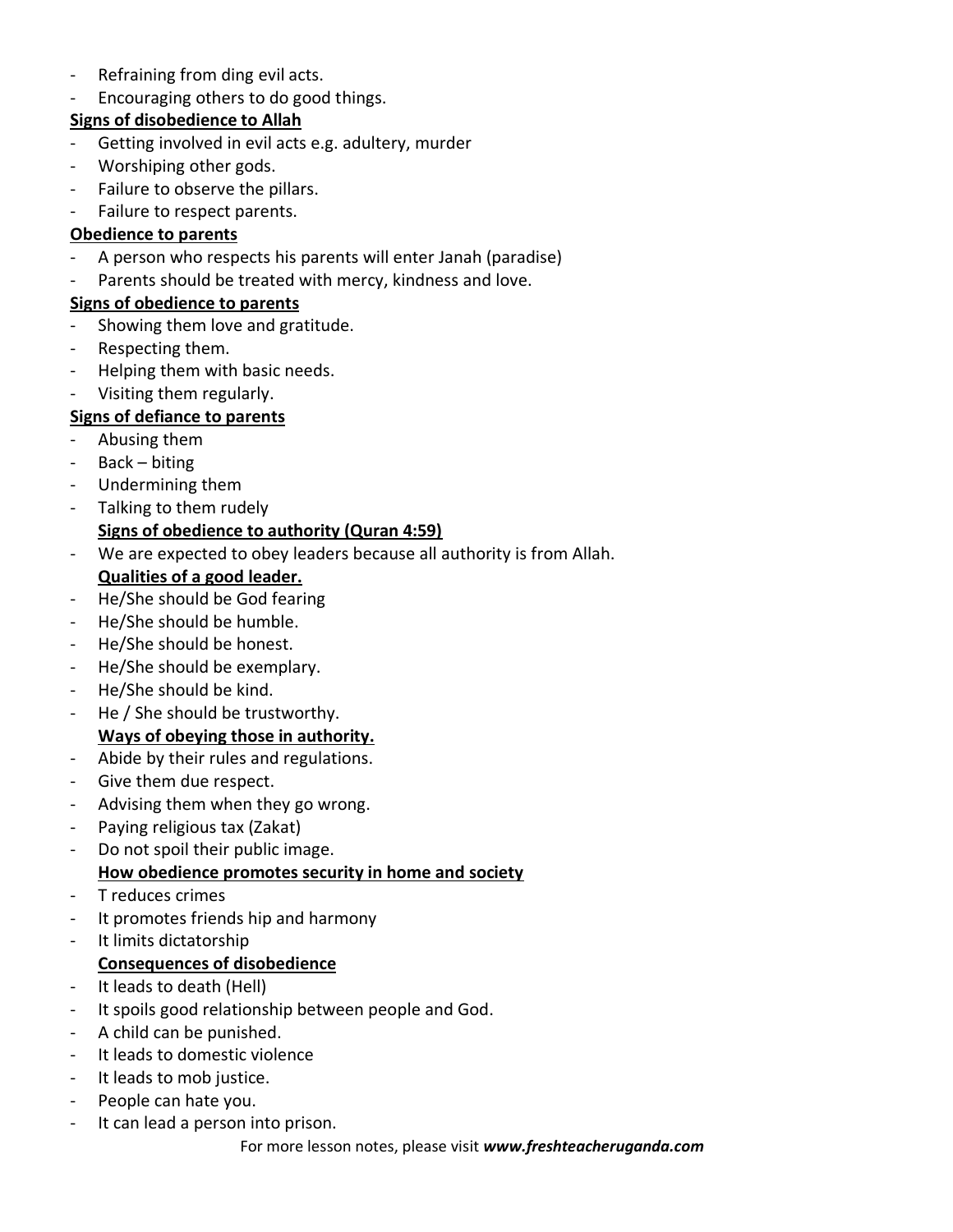## **THEME 3 : RITES OF UMRA (For Sheiks to teach)**

## **THEME 4 : HADITH (PROPHETIC TRADITIONS)**

## **SUB THEME : MARRIAGE AND STATUS OF WOMEN IN ISLAM**

Marriage is the legal union between a man and woman as husband and wife.

## **Why do people get married?**

- To produce children
- For companionship
- It protects people from evil acts e.g. fornication.
- Married people get respect from society.
- For sexual pleasure.
- To get protection and care.
- **Hadith regarding marriage**

A woman is married basing on four qualities i.e. beauty, family background, wealth and religious aspect.

- **Types of legal marriage in Uganda**
- Civil marriage
- Religious marriage
- Customary marriage / Traditional marriage

## - **Conditions necessary for marriage**

- It should be between a man and woman
- Both partners should have sound mind
- Both partners should have reached the age of maturity.
- Paying of Mahr (Bride price / dowry)
- Approval of parents.
- There must be witnesses.
- **Factors to consider when choosing a marriage partner.**
- He /She should be beautiful / handsome.
- He / She should be having good family background.
- Should be religious.
- Should be chosen from a financially stable family.

## **THEME 5 : HISTORY OF ISLAM**

#### **SUB THEME : MUSLIM ORGANIZATIONS IN UGANDA**

Muslim organizations in Uganda include:-

- 1. UMEA Uganda Muslim Education Association
- 2. UMSC Uganda Muslim Supreme Council

#### **UMSC**

- Formed  $1<sup>st</sup>$  June 1972 with Headquarters at Old Kampala

Reason for its formation

To resolve Moslem disputes.

**Note:** The leader of UMSC was at first called chief Kadhi but today is referred to as Mufti.

## **ROLES OF UMSC**

- To preach and spread Islam in Uganda.
- To defend Moslem rights in Uganda.
- To unite Moslems in Uganda.
- To train and educate Sheiks and Mullahs
- To construct schools and hospitals plus Mosques.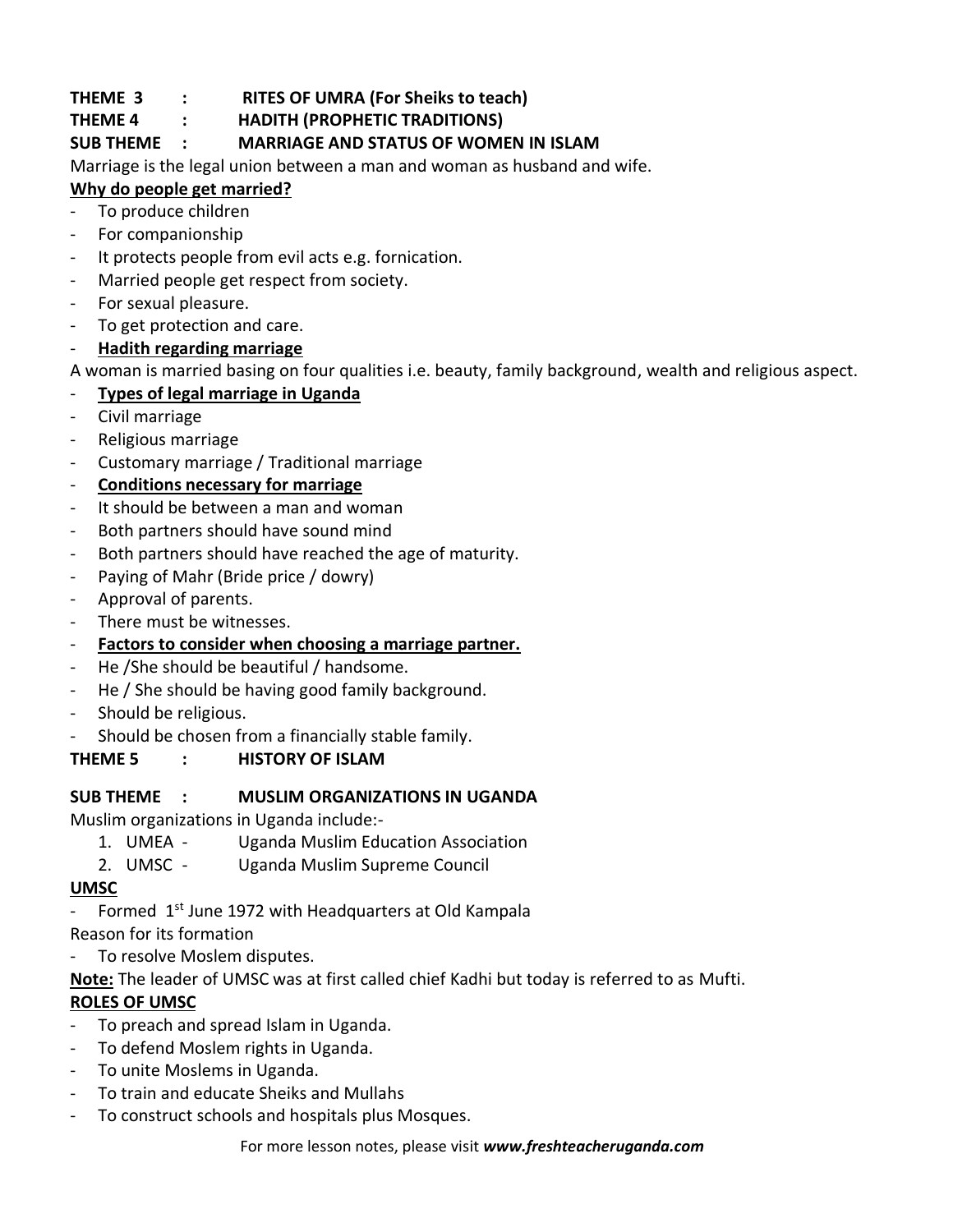- To care for Moslems property in Uganda.
- To solicit for funds so as to develop Islamic projects.
- To organize pilgrimages.
- To unite Moslems with other religious sectors.

## **HOW UMSC PROMOTE UNITY**

- By uniting all Moslems under one leadership.
- Moslems leaders should stop selling Moslem properties.
- By getting new leaders from right electoral processes.
- Knowledgeable Moslems should sit together and produce single interpretation.
- Political interference should be eliminated from UMSC.
- There should be one Supreme leader for all Moslems sects.
- Foreign aid from Arab countries should not aim at driving Moslems

## **FORMER LEADERS OF UMSC**

- Sheikh AbudRazakMatovu
- Sheikh KassimuMulumba
- Sheikh ObediKamulegeya
- Sheikh Husein Rajab Kakooza
- Sheikh Sadi Ibrahim Luwemba
- Sheikh MuhammedSsemakula
- Sheikh ShabanRAmadhanMubajje

## **CHALLENGES OF UMSC**

- Mis-management of Muslim property
- Government interference
- Weak leaders
- Mis-interpretation of Islamic laws.
- Lack of respect among Muslim leaders.
- Formation of several Muslim sects.

## **UGANDA MUSLIM EDUCATION ASSOCIATION**

#### It was formed in 19400 with headquarters at Kibuli

## **REASONS FOR ITS FORMATION**

- To build more Islamic schools.
- To promote and supervise the standard of Education in Muslim Schools.
- To promote respect for Islamic culture.
- To promote Islam through education system.
- To mobilize funds for running Muslim schools.
- To attract scholarships to Muslim Students.

## **ACHIEVEMENTS OF UMEA TODAY**

- It has built Islamic schools.
- It has sponsored Muslim founded schools.
- It has mobilized ands supervised the teaching in Muslim schools.
- It is doing maintenance of infrastructure in Muslim schools.
- It has ensured that Islamic studies are taught.
- It unites all stake holders.

## **REASONS FOR THE REVIVAL OF UMEA**

- To encourage all Muslim stake holders to form PTAs.
- To provide quality leadership of head teachers.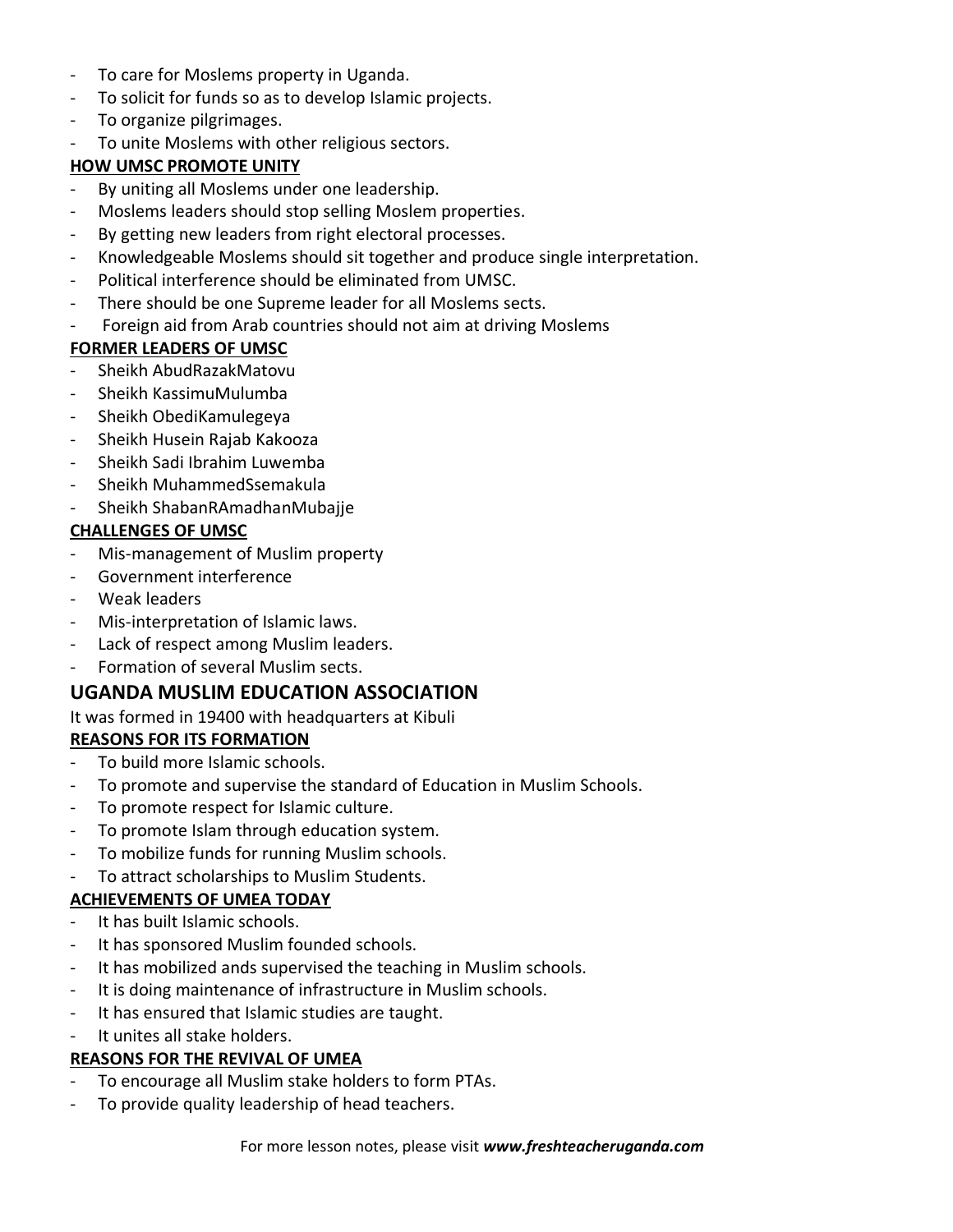- To plan and improve Qur'anic schools.

-

To give special attention to the education of Muslim women.

## **Other Islamic Organizations (Local and foreign Organizations)**

## TOPICAL QUESTIONS FOR IRE TERM I

#### **THEME1 : READING FROM THE QUR'AN**

- 1. What does the Qur'an teach about Judgement Day?
- 2. Which angel is responsible for blowing the trumpet?
- 3. How many times will the trumpet blow?
- 4. Name the two angles that are responsible for recording our daily deeds.
- 5. Why do those angles record our deeds?
- 6. List down any three events which will take place on the judgement day.
- 7. Which bridge will people cross to go to heaven or to hell?
- 8. Mention any two characteristics of As-sirat.
- 9. Why would prophets Musa and Isa fear to plead for people on the judgement day?
- 10. Who will be accepted to plead for people on that day?
- 11. Give the use of a scale on the judgement day.

## **THEME 2 ; TAWHID (FAITH)**

- 1. What is hypocrisy?
- 2. What is the Islamic name for hypocrite?
- 3. Write down characteristics of hypocrite.
- 4. Suggest one example of hypocrisy in action.
- 5. Name one hypocrite who died when Prophet Muhammad was stopped form praying for him.
- 6. Mention one danger of hypocrites.
- 7. Which Surat talks about hypocrisy in the Qur'an?
- 8. Why do people practice hypocrisy?
- 9. Suggest any one way of avoiding hypocrites in one society.
- 10. Give the difference between hypocrisy and hypocrites.

## **THEME 3 : FIQH (PRACTICE)**

- 1. What is Hijj?
- 2. Name the first and oldest house of God.
- 3. Write one pillar of Hijj.
- 4. Which dress is won by pilgrims?
- 5. Why do pilgrims slaughter animals at Mina?
- 6. Why do Moslems throw stones to Satan at Mina?
- 7. Give any one forbidden thing done during pilgrimage.
- 8. Suggest one important reason for Hijj.
- 9. What do you understand by the following terms:/
	- a. Saa'yi
	- b. Tawaf

## **THEME 4 : HADITH**

- 1. Write down any two Islamic medicines.
- 2. How was ZamZam well formed?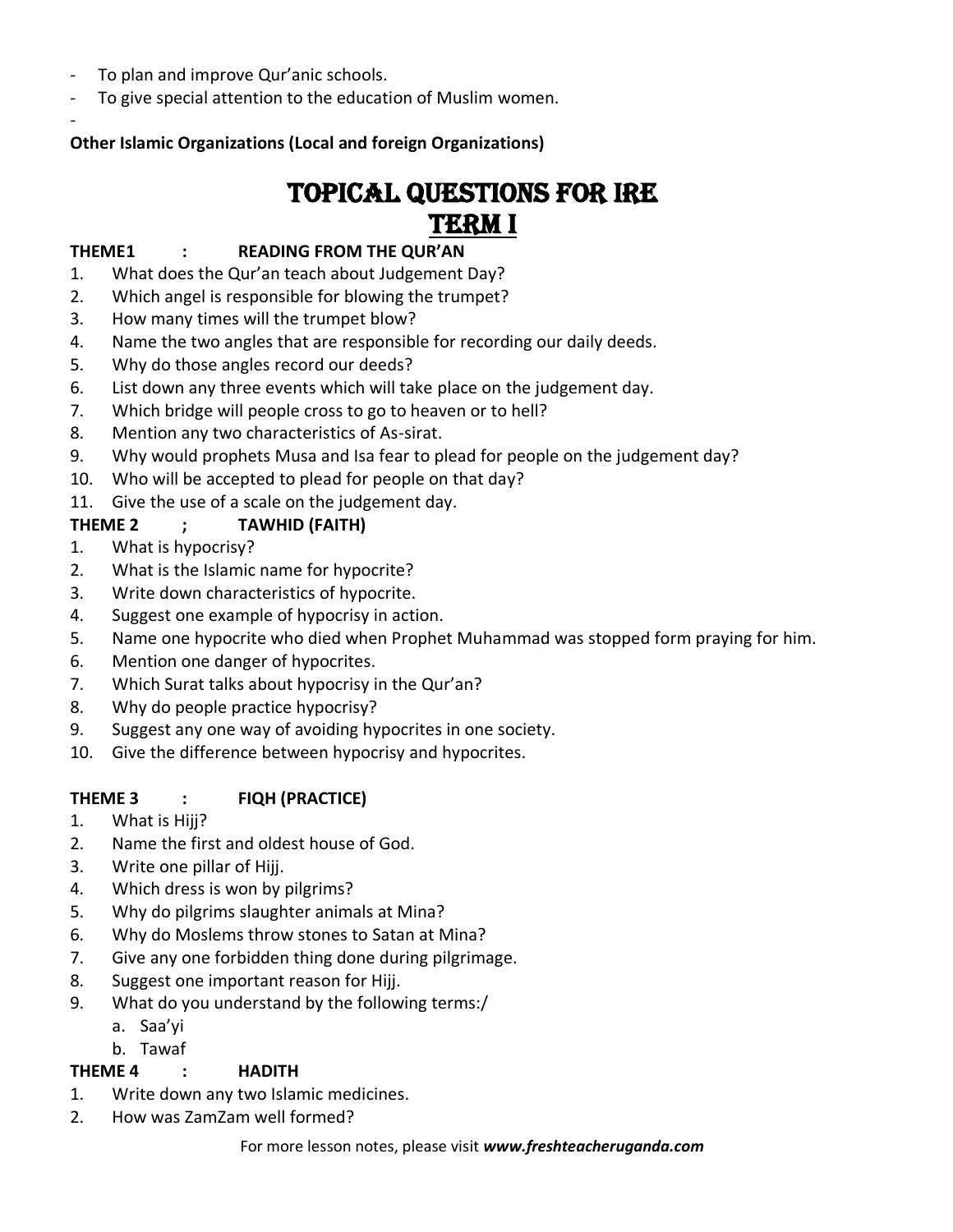- 3. Give one danger of sex before marriage.
- 4. Mention any one disadvantage of adultery.
- 5. Write one example of STD.
- 6. Suggest any one danger of STDs to the youth.
- 7. Suggest one way of avoiding HIV / AIDS.
- 8. How can you help a sick person?
- 9. What should we do when we visit sick people?
- 10. Why do people take things like drinks to the sick?

#### **THEME 5 : HISTORY OF ISLAM**

- 1. Apart from Ismailia, name any other three Moslem communities in Uganda.
- 2. Who is he spiritual leader of Ismailia?
- 3. Give any one characteristic of the Bohras.
- 4. Apart from the Qur'an name any other holy book in Islam.
- 5. Name the main group of Asian Muslim Community.
- 6. Give one characteristic of the Ismalias.
- 7. Suggest any one contribution of Asian Muslim community.
- 8. Who are the Bohras?
- 9. Name the world leader of Ismailia Community.
- 10. How has the Aga khan group of Asian Community contributed to the development of Uganda?

## **TERM II**

## **THEME I : READING FROM THE QUR'AN**

- 1. What is a pilgrimage?
- 2. Why do Moslems g for a pilgrimage?
- 3. Where d Moslems go for pilgrimage?
- 4. In which month do Moslems perform Hijj?
- 5. List down one forbidden practice during Hijj.
- 6. Mention any one dangerous living creature.
- 7. When do pilgrims attend Arafa?
- 8. Why is Surat Al Fatiha a very important Surat in the Qur'an?

## **THEME II : TAWHID (Monotheism)**

- 1. Mention any one act of worship among the Hidhu.
- 2. Name the founder of Bahai.
- 3. Name the worshipping place in ATC.
- 4. Why do people worship small gods?
- 5. Give one difference between Islam and Christianity.
- 6. Name one similarity between Christianity and Islam.
- 7. Apart from Islam and Christianity, name any other world religion.
- 8. Why do many regions believe in the presence of God?
- 9. What is a creed?

## **THEME III : FIQH (Hajj and Umra)**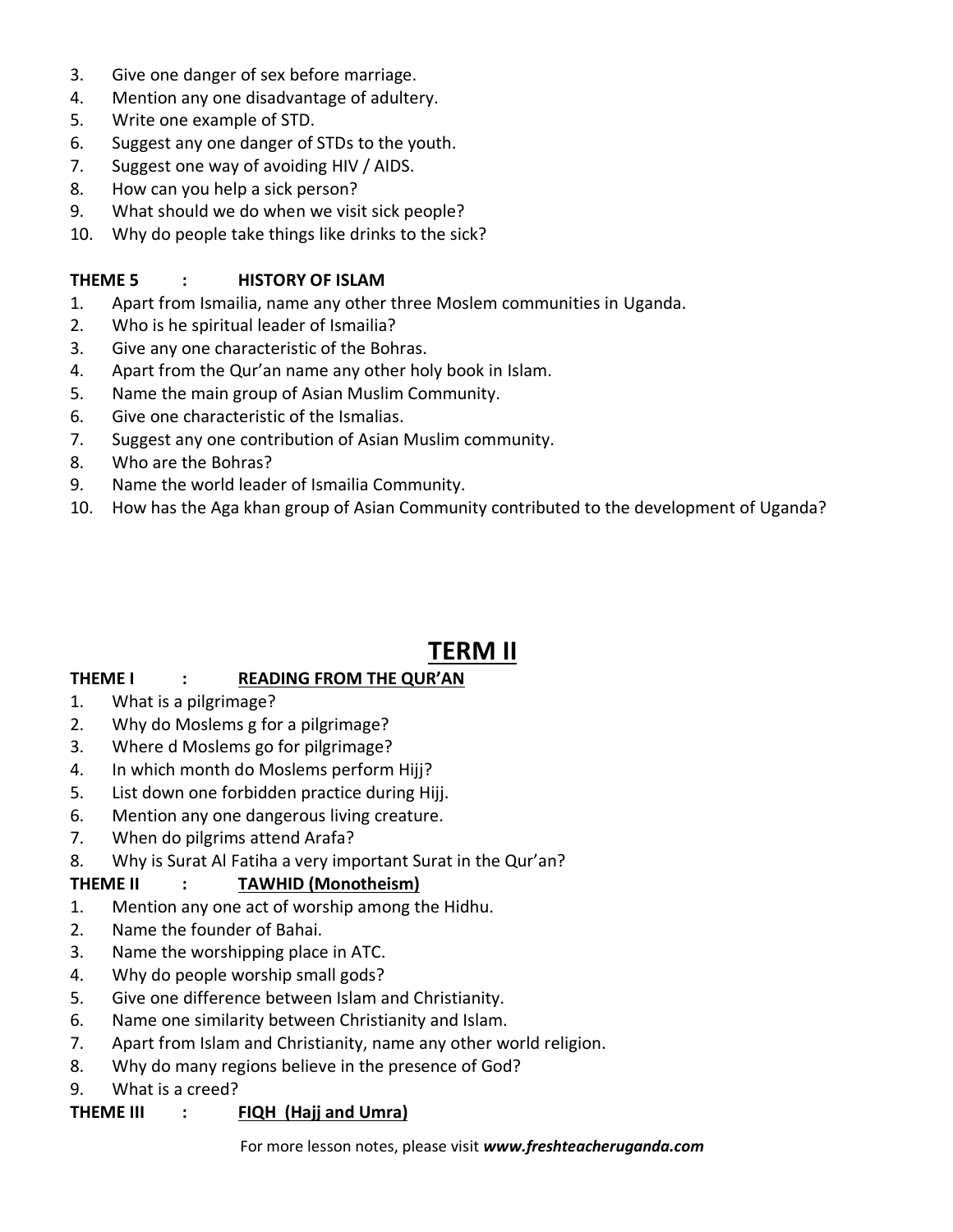- 1. When is Arafa day attended during Hijj?
- 2. Which title is given to a male Moslem pilgrim after Hijj?
- 3. Where do pilgrims get their titles?
- 4. What happens when some one fails to attend Arafa?
- 5. State one similarity between Hajj and Umra
- 6. Give one type of a pilgrimage.
- 7. How can a pilgrim combine Hijj and Umra?
- 8. What do you understand by the term Iharam?
- 9. Name the two prayers said at Arafa.

## **THEME IV : HADITH (Importance of Hijj))**

- 1. Why do people visit Kaaba?
- 2. What is mean by vulgar language?
- 3. What reward is given for a valid Hijj?
- 4. Identify one obscene act during Hijj.
- 5. Who helped Ibrahim to build the Kaaba?

## **THEME V : HISTORY OF ISLAM (Importance of Moslem personalities)**

- 1. Write in full
	- a. U.M.S.C
	- b. U.M.E.A
- 2. Write the contributions of the following people to the development of Islam.
	- a. Prince BadruKakungulu
	- b. NuhuMbongo
	- c. ZaidiMugenyiAsooka
- 3. Who was the father to:
	- a. NuhuMbogo
	- b. Prince BadruKakungulu
- 4. Briefly explain how early Muslim converts demonstrated their faith.

## **TERM III**

## **THEME I : READIG FROM THE QUR'AN (Qur'anic teachings on Women)**

- 1. Mention one right women have in Islam.
- 2. What do you understand by the following terms
	- i. Nikah
	- ii. Mahare / Mahra
	- iii. Huluu
- 3. State three conditions under which divorce is done.
- 4. When is a divorced woman allowed to remarry?

#### **THEME II : OBEDIENCE AND SOCIAL SECURITY**

- 1. What is meant by obedience?
- 2. Why do you obey Allah?
- 3. Give two signs of obedience to Allah.
- 4. Give two signs of disobedience to Allah.
- 5. Why do we obey our parents?
- 6. Give two qualities of a good leader.
- 7. How do obedience promote security in a home?
- 8. Give two examples of obedience to parents.